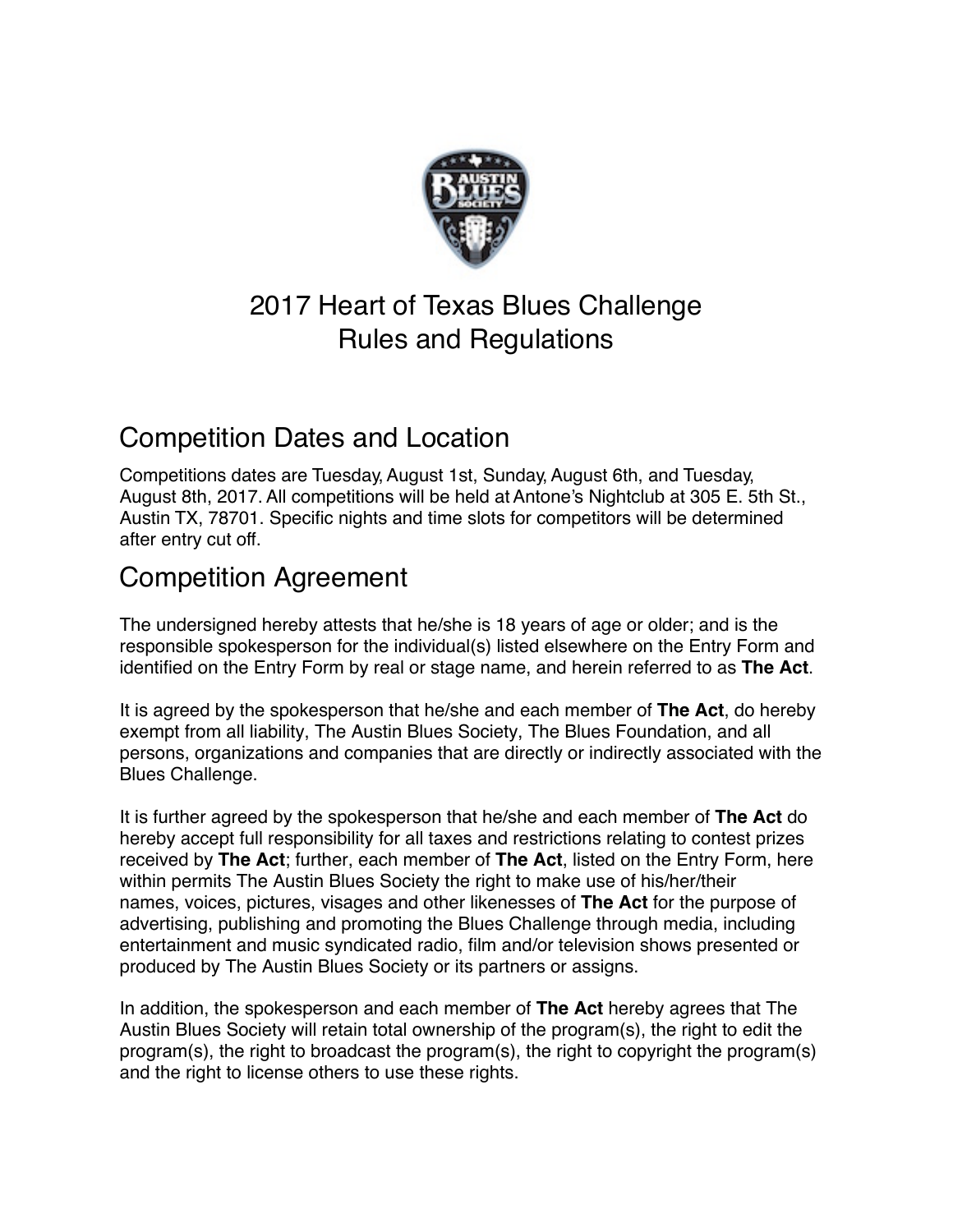The winning act will be required to register online at the Blues Foundation's website for the Blues Foundation's International Blues Challenge (IBC) at least two weeks prior to the official registration deadline or may forfeit their prize monies and the right to represent The Austin Blues Society at the 2018 International Blues Challenge in Memphis, Tennessee. At this point the second place act will become the representative contestant. This ensures that the winning act both abides by IBC eligibility rules and shows true intent of traveling to Memphis to compete.

 Prize monies will be paid to the winning band, solo/duo, and youth acts in the form of a check written to one representative of each Act. Prize monies will be paid no later than one week prior to the 2018 International Blues Challenge.

#### An IRS

 W-9 form will be required to be filled out by the person receiving the check. Failure to meet all eligibility and appearance requirements at the 2018 International Blues Challenge will result in forfeiture of prize monies.

The undersigned spokesperson hereby acknowledges that each member of **The Act** is knowledgeable of and agrees to abide by the terms of the Official Rules and Eligibility Criteria and this document, as set forth by The Austin Blues Society.

### Eligibility Criteria

#### **Restrictions:**

- Any artist whose name has appeared on a final Handy/Blues Music Award ballot is ineligible. All other musicians who have had peripheral and/or professional contact through performance with a Handy/Blues Music Award nominee, including but not limited to touring band members and studio musicians, are deemed eligible for the IBC.
- An individual may not compete in more than one act in any capacity.
- A musician cannot compete in the Band Division and the Solo/Duo Division, even if that musician represents a different Affiliate in each.
- At least one member of **The Act** must be a resident of the state of Texas and a current Member of The Austin Blues Society.
- The Heart of Texas Blues Challenge and International Blues Challenge both are open to UNSIGNED acts only.
- Definition of a Youth Act: Any act that all members are under the age of 21 at the time of the International Blues Challenge in Memphis. PLEASE NOTE: Youth acts can be appointed by the board of an affiliate. A competition is not required. PLEASE NOTE: Minors on Beale Street – During the hours of 6am and 11pm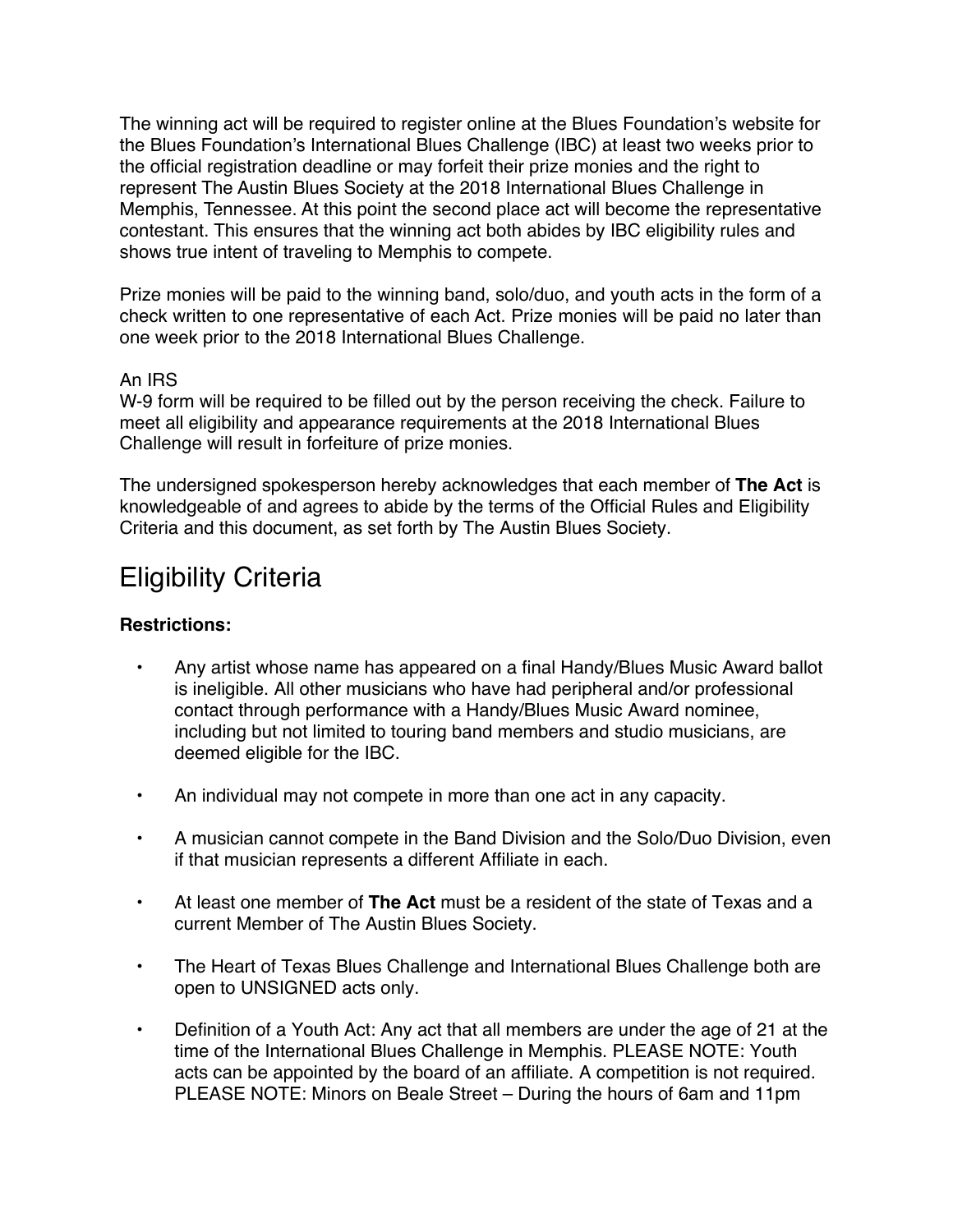minors under the age of 18 are allowed within the Beale Street Historic District, without being accompanied by a parent or guardian. Minors under the age of 18 are not allowed to enter the Beale Street Historic District after 11pm unless accompanied by a parent or legal guardian, or going to a destination point like the New Daisy Theatre.

No other eligibility restrictions apply.

- This means that management contracts, booking agent contracts, recording contracts, performance contracts (even those that include regular television or radio broadcast) and nationally distributed recordings have no bearing on eligibility.
- An entry fee of \$50.00 must accompany the official entry form.
- **• The Act** must arrive at the Competition location, to be determined, on time for their scheduled performance slot or risk disqualification. Proof of residency will be required on day of competition.
- All scheduled performance times are approximate. It is highly recommended that **The Act** arrive on time for scheduled check-in, which will be confirmed when you receive your competition time-slot. Cancellations and short performance times of other acts may accelerate the schedule. If for any reason **The Act** is not ready to take the stage following the previous competitor's performance, **The Act** will forfeit their right to perform and the competition will proceed to the next act. This has happened in the past – please be prepared for it.

# Scoring Criteria

Categories include Talent, Blues Content, Stage Presence and Originality.

- 1. Blues Content: Everyone has his or her own interpretation of what is and is not Blues. Thus, any given three-judge panel will include members with varying opinions of Blues, covering the spectrum of Blues whenever possible, form the most traditional to soul/blues and rock/blues. Bands should pick material carefully. At the Memphis semi-finals and finals, the judges are Blues professionals, not a bar crowd, and are likely to be unimpressed with song selections that are uninspired. (Call this — with all due respect to Sir Mack Rice and Wilson Pickett — the "no Mustang Sally" rule.)
- 2. Talent: This category is self-explanatory the act's vocal and/or instrumental skills.
- 3. Originality: Original work is encouraged. Cover tunes are allowed but playing the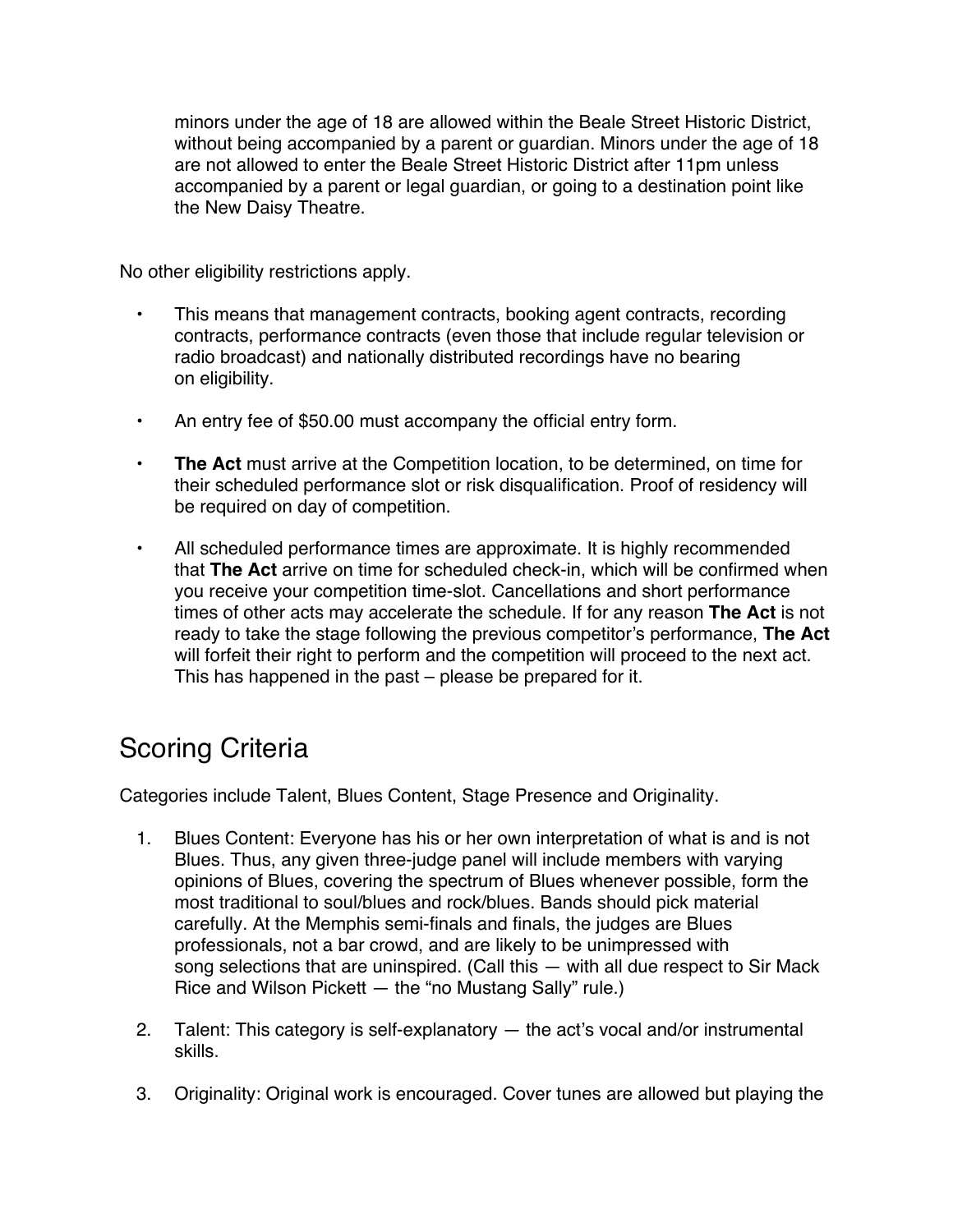recorded rendition lick by lick is discouraged; will not be looked upon favorably by the judges; and will be reflected in scoring.

4. Stage Presence: Over the years, the quality of talent has risen so dramatically that we no longer consider this an "amateur" competition. Most contestants have performed on stage enough to know that they are not simply playing music, but putting on a show. This category rates how "sellable" a band may be.

Scoring will be tabulated in line with the Blues Foundation IBC scoring criterion. Please see IBC Rules and Regulations for further information on scoring procedures. At the end of the competition, judges names will be blacked out, and competitors will receive their score cards so that they may see the feedback given to them the night of their performance.

# Equipment and Sets

 The Austin Blues Society/Antone's Nightclub will provide the PA system, microphones and drums, bass amp, and guitar amp. You are required to use the equipment provided. (Drummers may bring their own cymbals, snare, kick pedal and throne if desired).

- Acts will be given ten minutes to set up and five minutes to vacate the stage following their performance.
- Sets will be twenty (20) minutes in length. A time card will be held up at the 5, 3 and 1 minute marks.
- Order of performance will be determined by random drawing.
- Your submission is a guarantee of performance. Do not submit if you have a conflict with the date(s) of the competition.
- Your Entry Fee is non-refundable.

# Entry Requirements

Application should be submitted to the Austin Blues Society using the online form here. An entry form can be downloaded here and mailed to the Austin Blues Society at P.O. Box 81844, Austin, TX 78708-1844 or turned in directly to an Austin Blues Society Board Member at an ABS jam.

 Application must be received by midnight on July 14th, 2017, including \$50 application fee. The application fee is payable online at the ABS store, or a check should be made out payable to the Austin Blues Society. Application fee is non-refundable for acts accepted into the competition. At least one member of **The Act** must be a member of